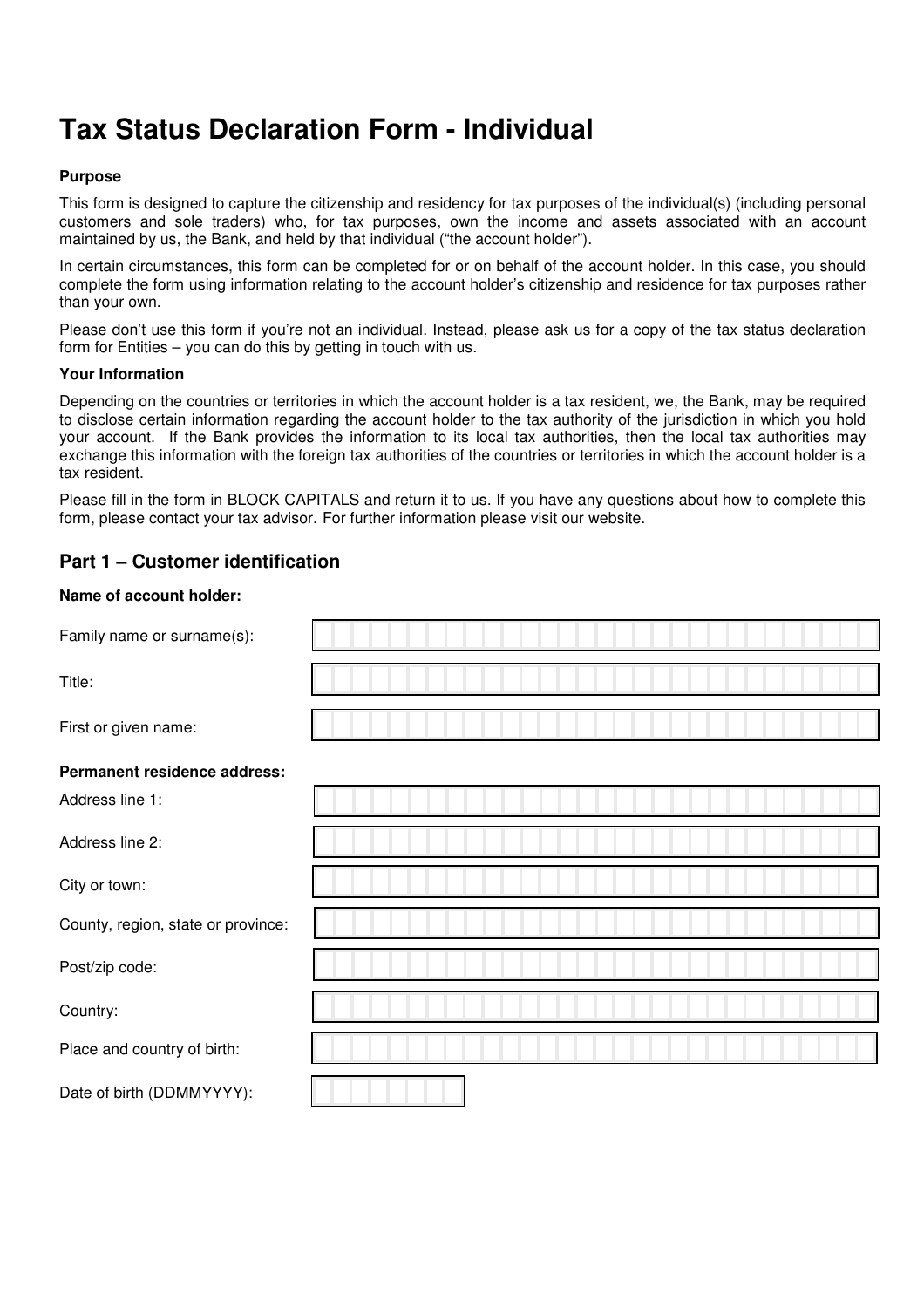#### **Mailing address (if different from permanent address)**

| Address line 1:                    |  |
|------------------------------------|--|
| Address line 2:                    |  |
| City or town:                      |  |
| County, region, state or province: |  |
| Post/zip code:                     |  |
| Country:                           |  |

# **Part 2 – Tax residency and tax citizenship information**

Please list below:

- All countries where, for the purposes of taxation, the account holder is a tax resident or citizen
- Your Tax payer Identification Number (TIN) in each country (or initial to indicate a TIN is unavailable)
- If you have been tax resident in the country(s) detailed below for the last calendar year (Y/N). If no is selected please enter the applicable dates

|         |            | Initial<br>If TIN | Tax resident<br>for the last<br>calendar |      | If your tax residency has<br>changed in the last calendar<br>year please provide dates below |
|---------|------------|-------------------|------------------------------------------|------|----------------------------------------------------------------------------------------------|
| Country | <b>TIN</b> | unavailable       | year (Y/N)                               | From | To                                                                                           |
|         |            |                   |                                          |      |                                                                                              |
|         |            |                   |                                          |      |                                                                                              |
|         |            |                   |                                          |      |                                                                                              |
|         |            |                   |                                          |      |                                                                                              |
|         |            |                   |                                          |      |                                                                                              |